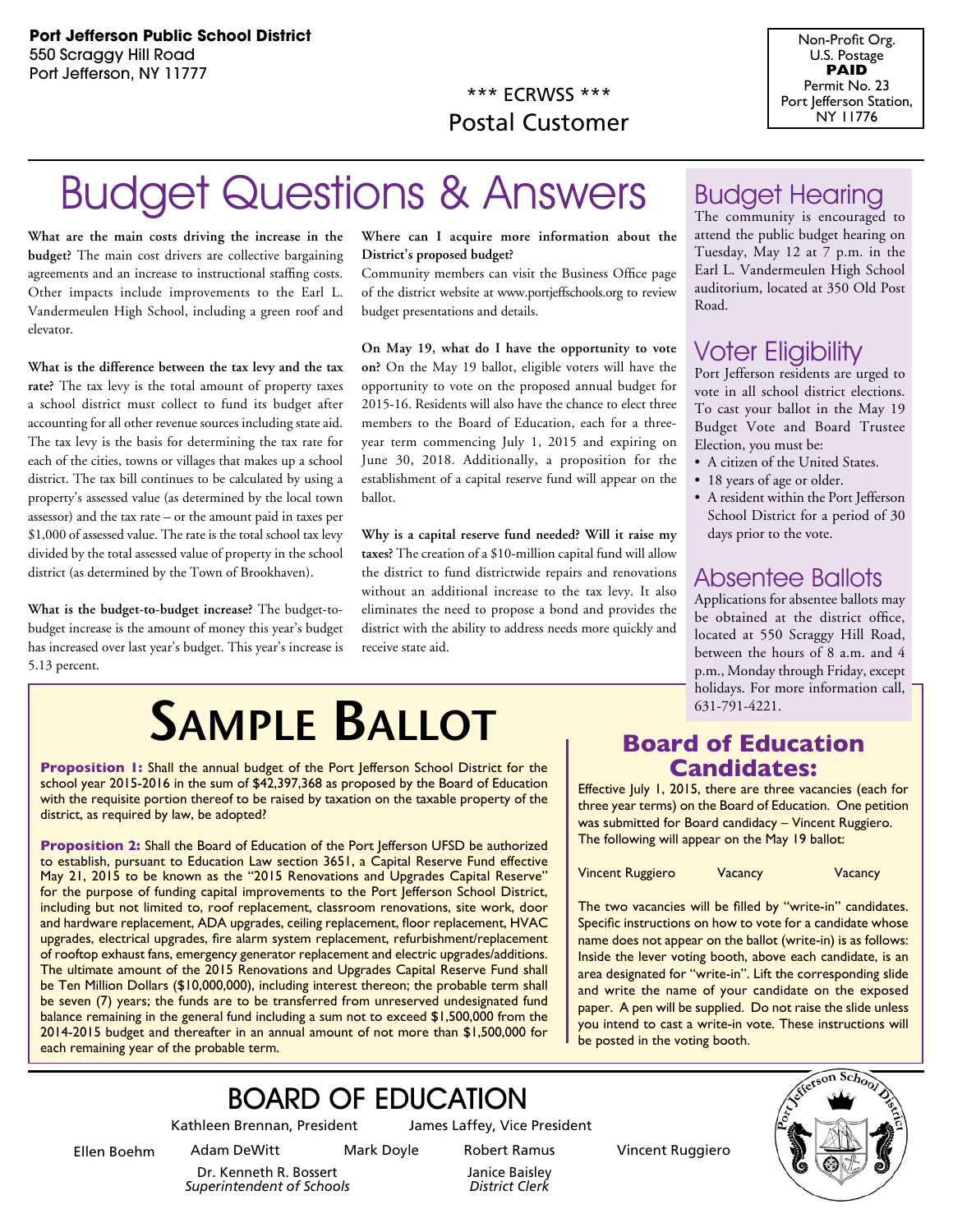Budget 2015 portjeffschools.org

Preserving Programs and Enhancing Excellence *Proposed Budget Within Tax Levy Cap*





PORT

J E F F E R S O N S c h o o l DISTRICT



The Budget Vote and Trustee Election will take place on Tuesday, May 19, 2015, from 6 a.m. until 9 p.m. in the Earl L. Vandermeulen High School Cafeteria. Please see page 4 for information regarding voter qualifications.

Following months of collaborative budget development meetings, the Board of Education and administration are pleased to present to the community the 2015-16 budget, which falls within the district's allowable tax levy cap of 1.62 percent and enhances existing educational offerings.

orizon

"All of our educational offerings will remain intact in each of our schools and the curriculum will be strengthened through several new services," said Superintendent of Schools Dr. Kenneth Bossert.

At the high school, the budget will allow the district to offer a new Introduction to Computer Science class to any high school student who has successfully completed Algebra I. The class is geared toward improving problem-solving, mathematical reasoning

and critical thinking skills as students prepare for college. The budget will also allow the district to expand its technology initiatives K-12, provide English language learners with additional support as per new Part 154 Regulations, and maintain optimal class size, guaranteeing students receive maximum instructional time.

Aside from enhancing instruction, the budget includes funds that will continue to provide a safe and secure learning environment for all students. The proposed budget includes the replacement of the high school's 40-year-old elevator with a new ADA-compliant elevator at a cost of \$1.25 million. The project will be funded in part using past capital bond savings as well as \$150,000 that had previously been set aside for it.

 In addition to the budget, the district is asking the community to vote on a second proposition to create a capital reserve fund (see page 2 for more information). Funds in this reserve will primarily be used for roof replacements at all buildings.

The district will hold a budget hearing on May 12 at 7 p.m. in the Earl L. Vandermeulen High School auditorium, during which the administration will present the proposed budget. Community members can also visit the district's website at www.portjeffschools.org to review budget presentations and details.

Please remember to vote on Tuesday, May 19. Polls will be open from 6 a.m. to 9 p.m. in the Earl L. Vandermeulen High School cafeteria.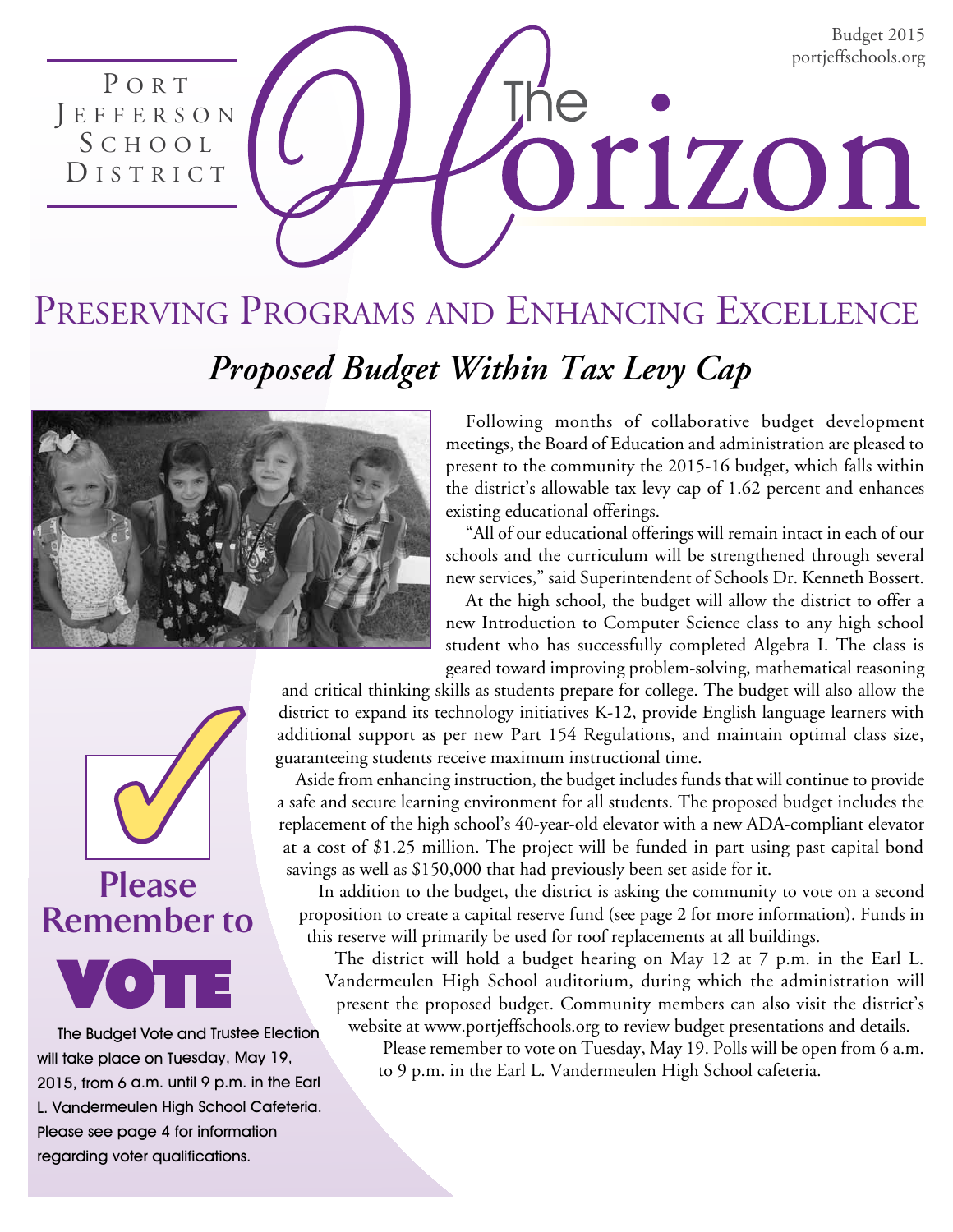# Capital Fund Capital Fund ReferendumReferendum

To remain proactive in preserving the district's learning environments, in addition to the proposed 2015-16 budget, the district is seeking voter approval to establish a capital reserve fund, with no additional increase to the tax levy.

The public's authorization will allow the district to create a 2015 renovations and upgrades capital reserve for the purpose of funding capital improvements to the district's buildings, including roof, ceiling and floor replacement, ADA and electrical upgrades, site work, and emergency

generator and fire alarm replacement.

The reason for establishing this not-toexceed \$10 million reserve fund is to provide a means, separate from the annual budget, to fund repairs and renovations throughout the district, reducing the amount needed in a bond proposal. Additionally, it allows the district to address needs more quickly and receive state aid on the approved projects.

To fund the reserve, the district proposes to use surpluses not to exceed \$1.5 million each year. This includes any interest accrued on the monies over the seven-year term of the capital reserve fund.

"The money placed into the fund will mainly be used to begin a roof replacement plan," said Assistant Superintendent for Business Sean Leister. "It is important that our roofs are replaced in phases to assure our infrastructure is protected and that all future replacements will not all have to be funded in a single budget year."

The referendum will appear on the budget ballot as a separate item for approval. Voting will take place on May 19 from 6 a.m. to 9 p.m. in the Earl L. Vandermeulen High School cafeteria.



### **Academics**

- Senior Natalia Zaliznyack was named a 2015 National Merit Semifinalist.
- Twenty-six students were named AP Scholars, 20 earned the title of AP Scholar with Distinction, 11 were named AP Scholars with Honor, seven were ranked as National AP Scholars and one student was recognized with an AP International Diploma.
- Senior Paul Capobianco was elected by his peers as a student Board of Education representative.
- Ten high school students were recognized for research projects they worked on at Brookhaven National Lab and Stony Brook University.
- MS students Mayu Takeuchi and Peggy Yin were named Long Island Scholars of Mathematics by the Institute of Creative Problem Solving for Gifted and Talented Students at SUNY Old Westbury.
- Five ES students advanced in the National History Bee competition.

#### **Arts**

- Four MS musicians entertained attendees at the New York School Bus Contractors Association's 60th annual convention.
- The HS chamber ensemble performed at the Welcome Inn's 25th anniversary celebration.
- Four seniors were selected to participate in the New York State Council of Administrators for Music Education All-County Music Festival.
- Two MS tuba players performed at the 34th annual Howard Hovey Tuba Day.
- ES select choir and HS studio art students showed off their talents at the Go Green Festival.
- Senior Danielle Goldstein represented the district in the All-State Music Festival at the NYSSMA Winter Conference.
- Sophomore Arunima Roy was named an ambassador for the Roots and Shoots National Youth Council.
- MS student Mayu Takeuchi earned a perfect score on the 2014 American Mathematics Contest AMC 8.
- ES student William Wo participated in the Hofstra Long Island Regional Scripps Spelling Bee.

#### **Athletics**

- Senior James Burke won the Tunnel to Towers Run as well as the 108th Millrose Games.
- Cross-country runners placed in the Disney Cross-Country Classic.
- Girls varsity tennis team athlete Rachel Collins placed third in Division III.
- HS seniors Caroline Biondo and Paul Capobianco were named 2014-15 Suffolk Zone Award winners.
- Four HS varsity field hockey players were named All-Division players.
- The varsity girls basketball team clinched the Suffolk League VIII Championship.
- Junior Matteo DeVincenzo secured the 113 pound wrestling title at the Eastern States Wrestling Classic.

### **Altruism**

- HS baseball and volleyball players offered time and friendship to the athletes of the Miracle League of Long Island.
- MS Student Council members raised money for the Wounded Warrior Project.
- Girls varsity tennis players helped raise \$840 for breast cancer awareness at the Play for Pink Tournament.
- MS Student Council members collected 1,471 items and \$100, which were donated to a local food pantry.



- Forty members of the HS Interact Club and MS National Junior Honor Society helped to ready Camp Paquatuck for the winter.
- ES students collected nonperishable food items for local families in need for Thanksgiving.
- Sophomore Jiwon Woo and Emma Schoepflin raised \$400 for juvenile diabetes awareness.
- Leo Club members collected 35 boxes of food and \$200 for Island Harvest's Students Feeding Students Challenge.
- Senior varsity volleyball players Emily Rubenbauer and Ally Dombroski raised \$1,000 for breast cancer research through a volleyball tournament.
- Members of the HS Student Organization, Leo Club and Interact Club raised \$1,000 for breast cancer research.
- The 10th annual MS talent show raised \$1,200 for the nonprofit Friends of Karen.

### **District Points of Pride**

The 2015-16 proposed budget supports a district that in the past year:

- Was named a Best Community for Music Education by the NAMM Foundation for the ninth consecutive year for outstanding commitment to music education.
- Had its high school ranked by Newsweek as one of America's top high schools in 2014.